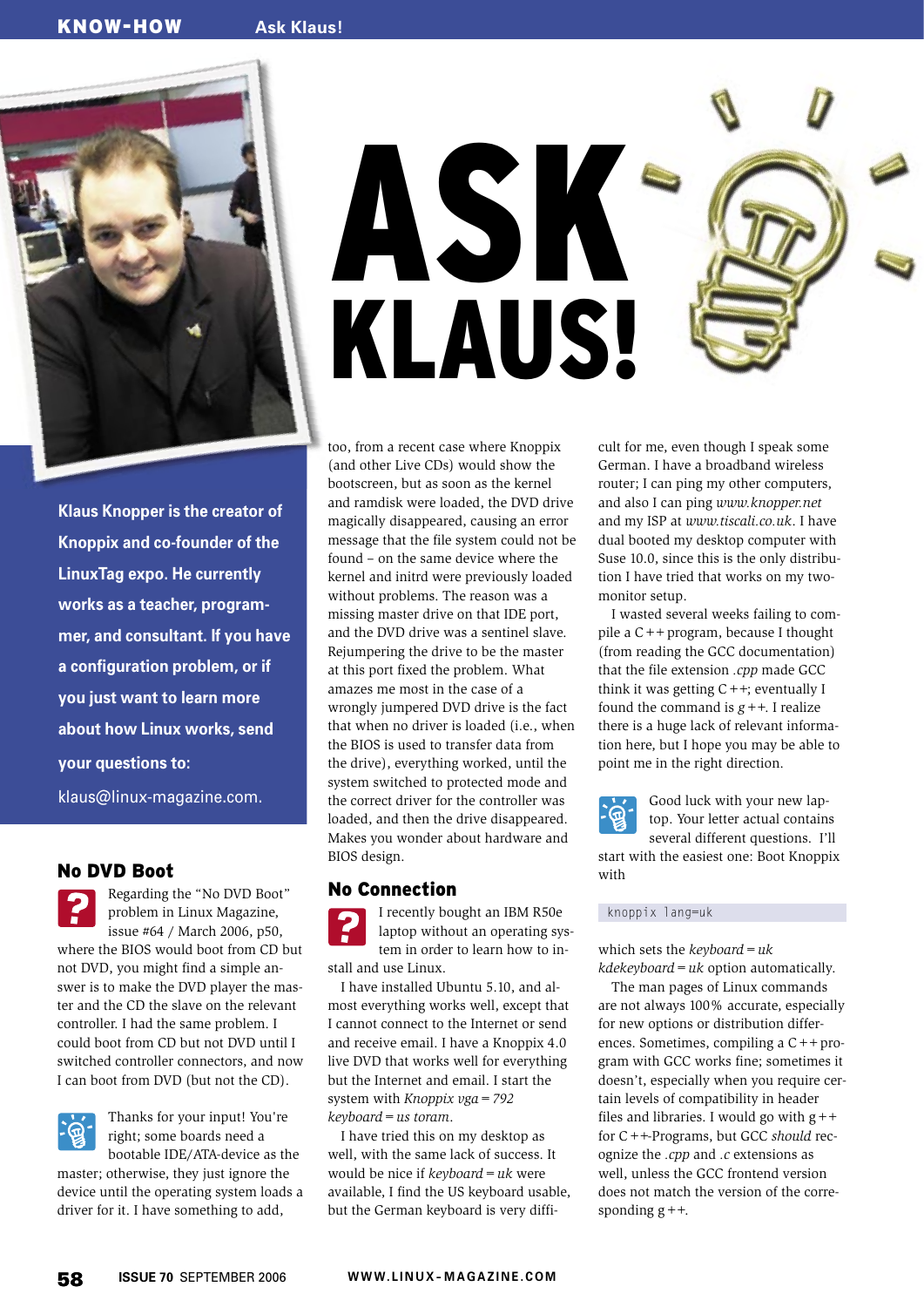For your dual-monitor setup, if Suse works, you may be able to adapt options from */etc/X11/xorg.conf* or */etc/X11/ XF86Config.conf* to your other installation.

Now for your Internet connection. If you can ping other computers, even by name, everything should be OK. But then, maybe you meant you are trying this from your other operating system, and it did *not* work under Suse or Knoppix. In this case, please write down all the settings that did work and transfer them to your GNU/Linux installation, for instance:

- your ESSID
- if present, a WEP encryption key (use hex format, it's easier to transfer)
- DHCP or static IP address, depending on what you use

You could use kwifimanager and quite a few clicks, or just type

iwconfig wlan0 essid your essid<sup>2</sup> key your\_wep\_key\_in\_hexadecimal2 pump -i wlan0

If you do not use encryption at WLAN level, skip the *key ...* option and just set the essid.

If *iwconfig* without parameters shows no wireless cards, then your card is not yet supported by Linux, or there is no driver installed for it.

# Kernel Panic

Your articles are always interesting reading, and especially the question on kernel panic in the March 2006 issue. I put a new Dual core AMD system together and tried to install Suse Linux Professional 9.3 onto it. I was actually able to install the OS quite happily next to a Windows installation, but it will not boot. A boot of Linux (Suse in this case) causes a kernel panic. The console shuts up, and the last legible piece of information is "killing interrupt handler!"

So, when I read your article, I thought I would try all the boot options you mentioned. Even the one that works the best for you: *acpi=off noapic pci=bios pnpbios=off* doesn't make a difference; the result is still no boot and a kernel panic. I have tried to reinstall the entire OS, but I still get the same result.

I found a way to boot the system through the installation options of the CD, which then shows a problem with the builtin NIC. (I can't bring up the *eth0* interface.)

I have gone through all sorts of well intended (but sometime longwinded) information on the web, but I still haven't found a solution. It seems to me that the problem has to do with the IRQ settings of all the devices in the machine.

Have you any more hints for me?

P.S. I am going to try to boot a Knoppix CD and see if that boots properly.



Knoppix probably won't boot either, if it's with the same kernel and hardware.

It looks to me like a problem with either wrongly set IRQs in the BIOS, or a *partly* supported hardware component that creates interrupts, but without a callback function for the interrupt that would pick up data or operate the device. This sometimes happens with very new SATA controllers or on-board network cards with bad firmware.

The easy solution is to use a kernel that is about half a year newer than the board. Usually, missing hardware support is fixed by then, either by an improved driver, or a workaround for known hardware bugs. Sometimes a BIOS update comes out that will solve the problem.

But there is a slight chance that kernel parameters will really help, if not by fixing the interrupt problem, then at least by turning off the part of the hardware that causes system instabilities. You could, for example, try the *irqpoll* boot option, which is a workaround for cases in which interrupts are running amok.

General kernel options like this are partly documented in the kernel source documentation at */usr/src/linux/Documentation/kernel-parameters.txt:*

 irqpoll [HW] When an interrupt is not  $\overline{z}$ handled, search all  $\overline{z}$ handlers for it. Also  $\overline{z}$ check all handlers of each  $\triangleright$ timer interrupt. Intended  $\triangledown$ to get systems with badly  $\mathbf{z}$ broken firmware running.

…which sounds like it could be the solution of your problem.

### **Lightning**



I have a Suse Linux 10.0 system. I had a failure but was able to reinstall without losing much

data. But now the system refuses to connect to the Internet. Perhaps the problem is that my DSL modem and router were hit by lightning. I had them replaced, but they were not available when I first reinstalled. When I could not get to the Internet, I reinstalled again, but I am still unable to get connected. When I was just read your fine column, I thought what a fine article it would make to tell how to troubleshoot a non-working connection.



Without a precise error message, it's not easy to tell. Have a look into the files */var/log/sys-*

*log*, */var/log/messages*, */var/log/auth. log*, and */var/log/daemon.log*. If one of them does not exist, don't worry; different distributions name these files differently. If there is a problem with authentication or your configuration, you will notice error messages in these files that tell you what happened. Also, in case of